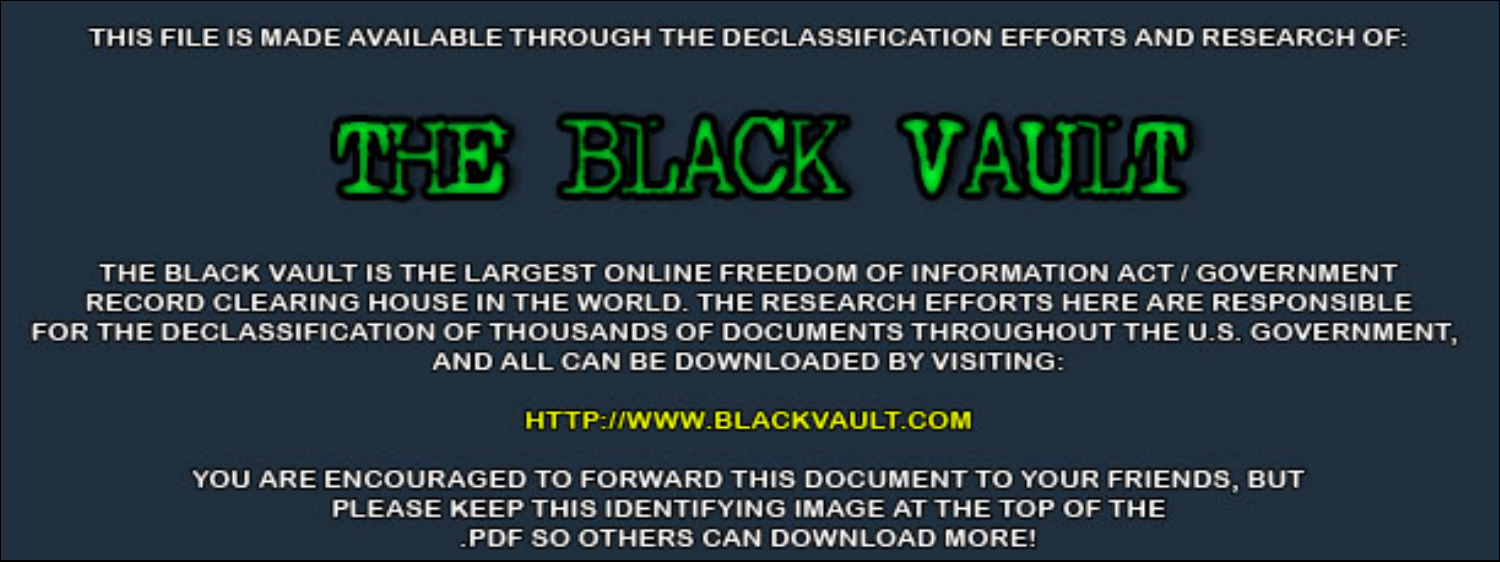DOCID: 3713148

# (U) CRYPTOLOGIC ALMANAC

#### $(b)$  $(1)$ (b)  $(3)$  -50 USC 403  $(b)$  (3)  $-18$  USC 798  $(b)$  (3) -P.L. 86-36

## (U) The Soviet Union's Invasion of Afghanistan, 25 December 1979

(U) When the USSR sent troops to prop up a shaky communist revolutionary government in neighboring Afghanistan in December 1979, it could not foresee that it was entering into a decade-long struggle that would cost (an admitted) 15,000 dead and much treasure. The airlift of Soviet soldiers began in the early hours of 25 December 1979; the last of an estimated 115,000 troops withdrew from Afghanistan on 15 February 1989.

(TS//SI) The U.S. SIGINT System, led by NSA, followed the progress of dramatic events in the region,

(U) Although Afghanistan's location gave it considerable importance to the Soviet Union and to Iran, the country was largely ignored by the United States after World War II. A circa-1950 study for the Joint Chiefs of Staff flatly reported, "Afghanistan is of little or no strategic importance to the United States."

(U) Afghanistan's extended period of crisis began in 1973. King Nazir Shah left the country on 25 June for eye treatments. On 17 July, while he enjoyed the medicinal mud baths at Ischia, Italy, Afghan troops seized the palace in downtown Kabul and other key positions; the coup-makers ended Afghanistan's 40year-old monarchy. The following day it was announced that a "Central Committee" had named Muhammad Daoud Khan, former prime minister and the king's first cousin, as founder, president, and prime minister of the Republic of Afghanistan, with personal control of the defense and foreign ministries. The country then suffered a five-year struggle fought by three main factions: the ineffective but well-intentioned Daoud administration, Muslim traditionalists who resented Daoud's attempts at modernization and centralization of authority, and the communists. Daoud initiated a series of progressively harsh and repressive sanctions.

(U) In April 1978, after a funeral for victims of a political assassination, Daoud ordered the arrests of leftist leaders. Rioting and demonstrations, followed by more arrests, broke out in Kabul. On 27 April, a

**Approved for Release by NSA** bn 06-18-2010, FOIA Case # 57527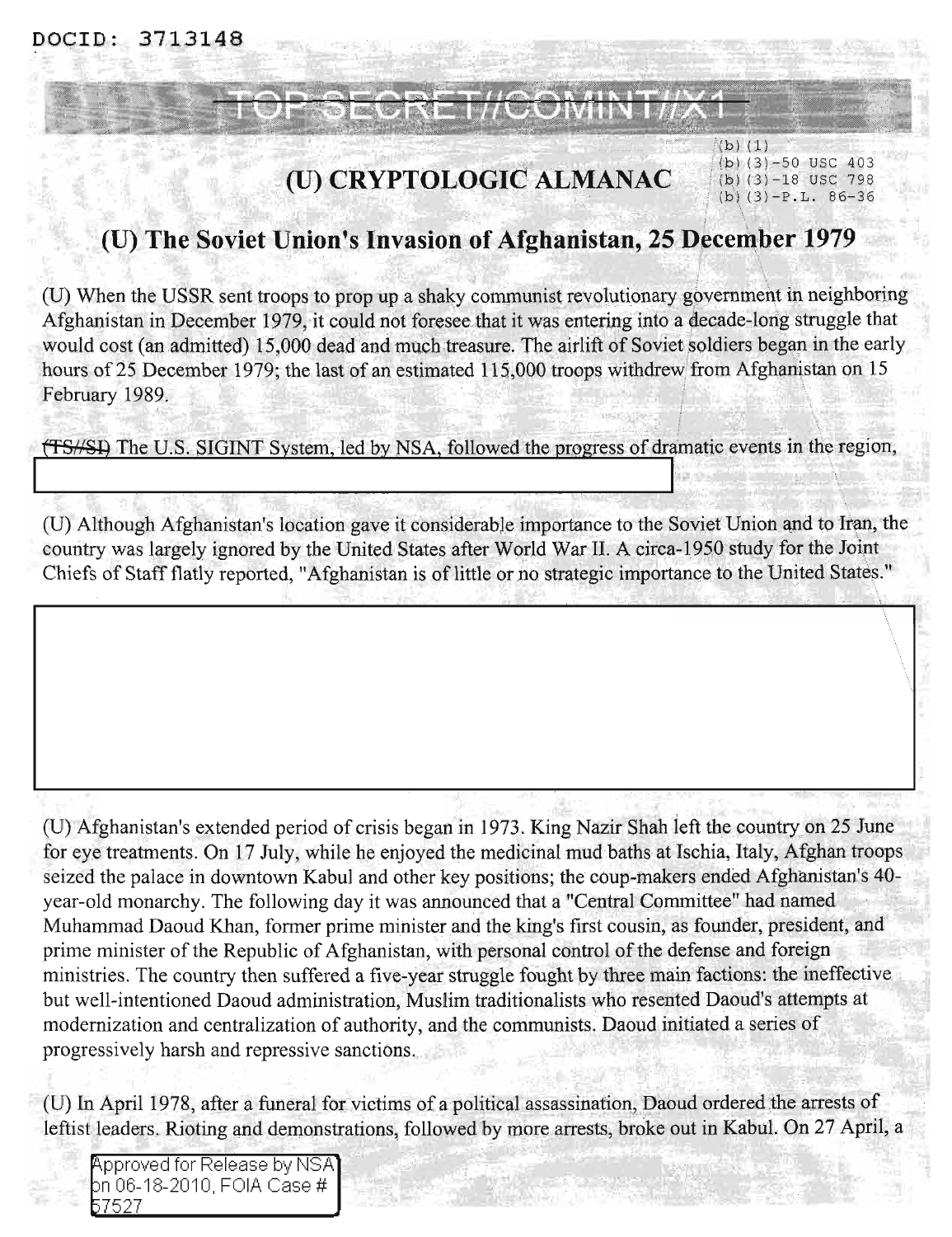## DOCID: 3713148

coup led by a small number of military officers began; within a day the communist leadership had been freed from incarceration, and Muhammad Daoud Khan and his family were dead. Diplomats in Kabul reported the "official" account of the coup -- the Revolutionary Council of the Democratic Republic of Afghanistan had elected a new prime minister.

THE STATE OF SHE WAS

÷W. the story through  $T$ S $#$ SL)

/

iii··i

/

• / /

It the end of May, open radio broadcasts from Moscow warned that the Soviet Union would intervene directly if a crisis arose in Afghanistan. The two countries signed a 20-year treaty of friendship and cooperation.

(U) News events during 1979 reflected turmoil in one of Afghanistan's neighbors. In January 1979 revolutionaries ousted the ailing Shah of Iran, and in February the Ayatollah Khomeini/returned from exile to implement his Islamic revolution. A month later, a group of about 100 men attacked and entered the U.S. embassy compound in Tehran, Iran. Iranian authorities restored order about five hours after the attack began. Another invasion of the U.S. embassy in Tehran, this time in October by students, resulted in permanent Iranian control of the building and the capture of embassy personnel as hostages.

(U) The surprising cascade of unfavorable events in Iran meant that timely information on the region, including Afghanistan, would be even more important to U.S. decision-makers.

(U) The internal security situation in Afghanistan steadily deteriorated during 1979. On 14 February U.S. Ambassador to Kabul Adolph "Spike" Dubs was snatched off the street by four terrorists and kept hostage at the Hotel Kabul; he was killed during a botched rescue attempt. In mid-March a rebellion broke out in Herat; reportedly, thousands of people were slaughtered, including Soviet advisors and their families. Large numbers of Afghan Army personnel deserted. A network of guerrilla training camps began to develop across Afghanistan's border with Pakistan, and to a lesser extent, Iran. In June an army mutiny in Jalalabad was suppressed.

> $(h)$  (1)  $(b)$  (3)  $-50$  USC 403  $(b)$   $(3)$  -18 USC 798  $(b)$  (3)  $-P.L. 86-36$

**Dec**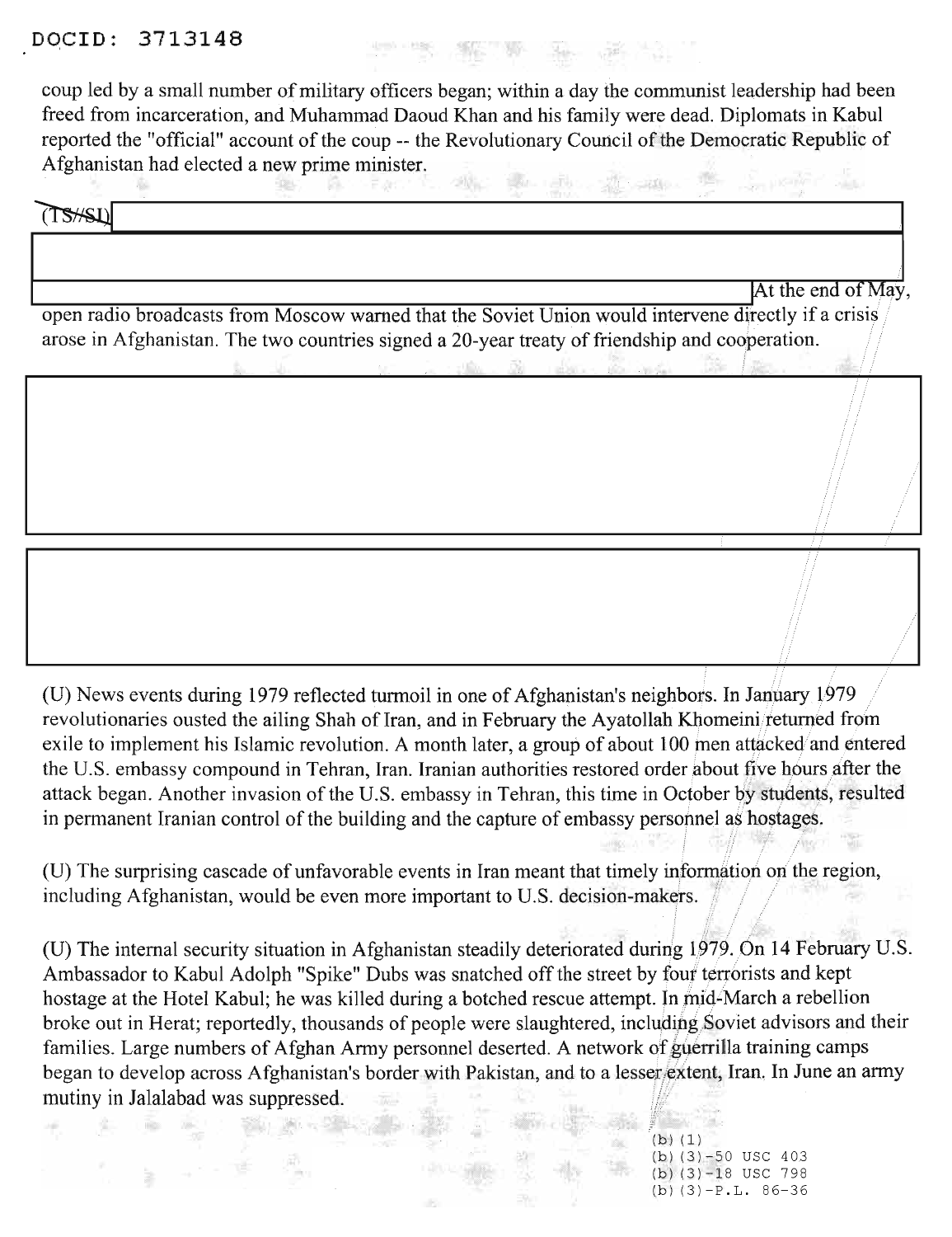## **DOClD: 131**

(U) While the leaders of the Soviet Union and Afghanistan displayed amity in public and sought to show the friendship between their peoples, the presence of a large number of Soviet advisors sparked armed resistance in the Afghan villages. By about mid-year the USSR started thinking about replacing the prime minister, and probably at this time began planning for a wholesale invasion of Afghanistan to preserve its new communist status.

<del>(C)</del> The invasion started on Christmas morning. On 26 December the U.S. embassy in Kabul reported "Massive Soviet air operations into Kabul began on Christmas morning and have not stopped yet... total<br>flights may now exceed 150,000." flights may now exceed 150-200." (b)(1) ... (c) ... (c) ... (c) ... (c) ... (c) ... (c) ... (c) ... (c) ... (c) ... (c) ... (c) ... (c) ... (c) ... (c) ... (c) ... (c) ... (c) ... (c) ... (c) ... (c) ... (c) ... (c) ... (

 $\sum_{n=1}^{\infty}$  In the afternoon of 27 December, the southwest section of the city, where the government had moved. At the same time, heavy weapons and small arms firing was reported in the vicinity of the Radio Afghanistan building adjacent to the embassy. At about 1615, Radio Afghanistan announced that Babrak Kamal, who had been prime minister under a former president, had carried out a coup. (S) In the afternoon of 27 December.<br>
the southwest section of the city, where the government had moved. At the same time, heavy weapons<br>
and small arms firing was reported in the vicinity of the Radio Afghanistan building

turned out, Soviet soldiers were now fighting the local citizens as well as insurgents, and were suffering casualties.

(U) By the end of the year the Soviets had 43,000 troops in the country. Tenuous control of the capital, however, did not mean control of the nation.

(U) Russia's intervention in Afghanistan was to last for ten years. In a convergence with the American experience in Vietnam, the long casualty lists, the inability to achieve decisive victory despite

s alt

 $(b) (1)$  $(b)$  (3) -50 USC 403  $(b)$  (3)  $-18$  USC 798  $(b)$  (3)  $-P.L.86-36$ 

, • OGA